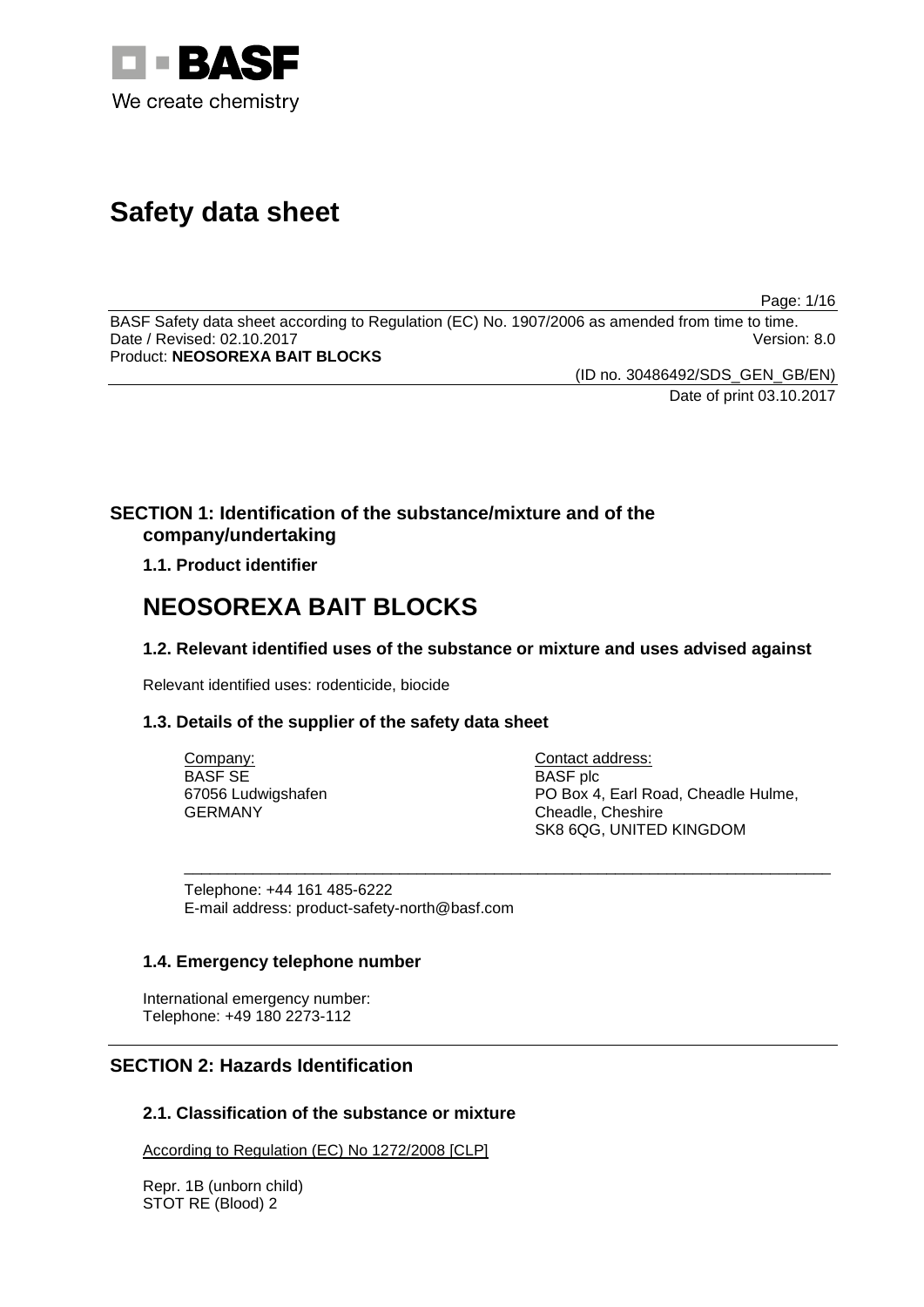Page: 2/16

BASF Safety data sheet according to Regulation (EC) No. 1907/2006 as amended from time to time. Date / Revised: 02.10.2017 Version: 8.0 Product: **NEOSOREXA BAIT BLOCKS**

> (ID no. 30486492/SDS\_GEN\_GB/EN) Date of print 03.10.2017

## H360, H373

For the classifications not written out in full in this section the full text can be found in section 16.

# **2.2. Label elements**

Globally Harmonized System (GHS) in accordance with UK regulations.

Pictogram:

Signal Word: Danger

| <b>Hazard Statement:</b>                                                |                                                                                                                                   |
|-------------------------------------------------------------------------|-----------------------------------------------------------------------------------------------------------------------------------|
| H <sub>360</sub><br>H373                                                | May damage the unborn child.<br>May cause damage to organs (blood) through prolonged or repeated<br>exposure.                     |
| <b>Precautionary Statement:</b>                                         |                                                                                                                                   |
| P <sub>101</sub><br>P <sub>102</sub><br>P103                            | If medical advice is needed, have product container or label at hand.<br>Keep out of reach of children.<br>Read label before use. |
| Precautionary Statements (Prevention):                                  |                                                                                                                                   |
| P280                                                                    | Wear protective gloves/clothing.                                                                                                  |
| P <sub>260</sub><br>P <sub>201</sub>                                    | Do not breathe dust/gas/mist/vapours.<br>Obtain special instructions before use.                                                  |
| P202                                                                    | Do not handle until all safety precautions have been read and<br>understood.                                                      |
| Precautionary Statements (Response):                                    |                                                                                                                                   |
| P314                                                                    | Get medical advice/attention if you feel unwell.                                                                                  |
| $P308 + P311$                                                           | IF exposed or concerned: Call a POISON CENTER or doctor/physician.                                                                |
| Precautionary Statements (Storage):                                     |                                                                                                                                   |
| P405                                                                    | Store locked up.                                                                                                                  |
| Precautionary Statements (Disposal):<br>P <sub>501</sub>                | Dispose of contents/container in accordance with local regulations.                                                               |
|                                                                         |                                                                                                                                   |
| Labeling of special preparations (GHS):<br>Only for professional users. |                                                                                                                                   |
|                                                                         | According to Regulation (EC) No 1272/2008 [CLP]                                                                                   |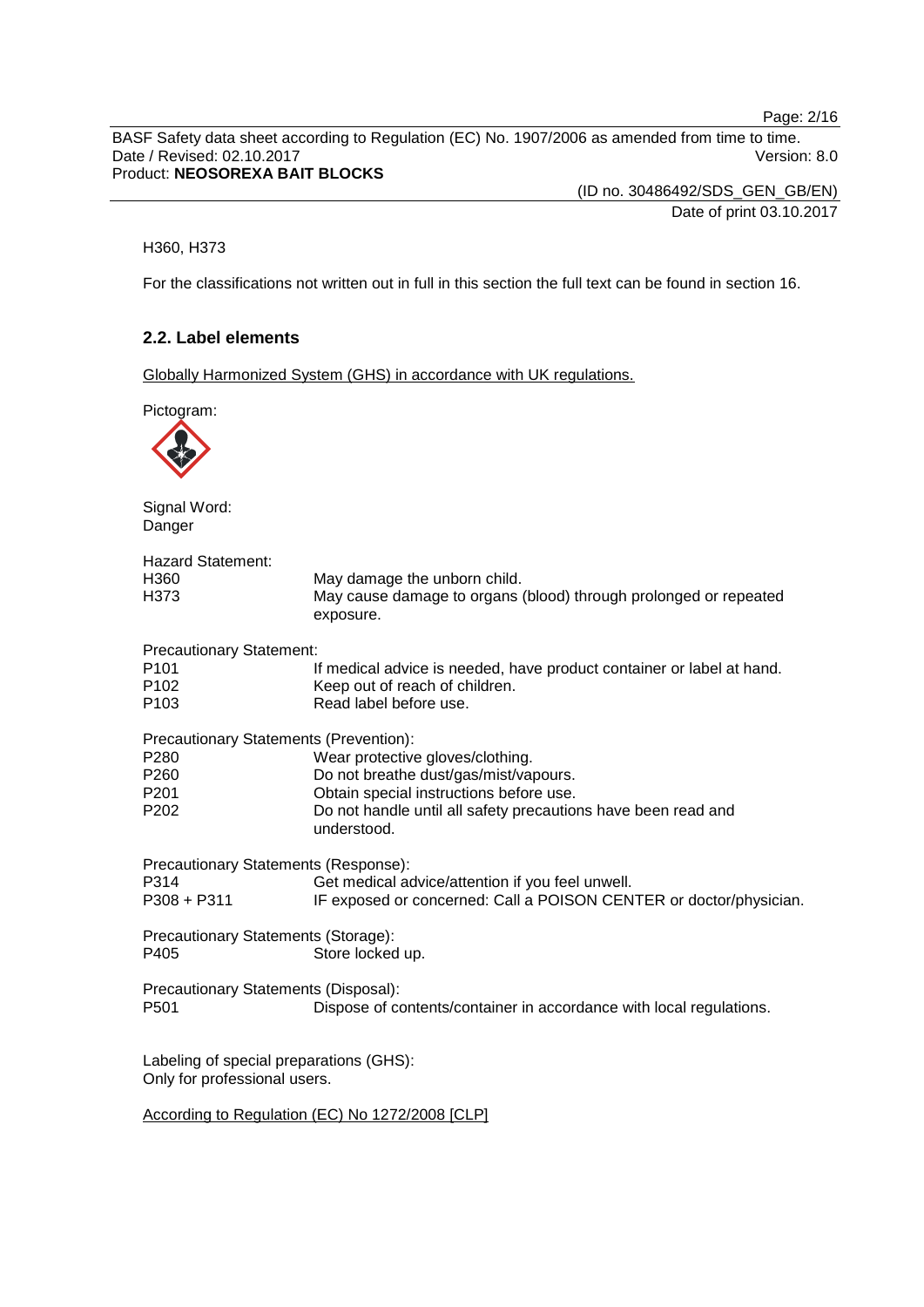Page: 3/16

BASF Safety data sheet according to Regulation (EC) No. 1907/2006 as amended from time to time. Date / Revised: 02.10.2017 Version: 8.0 Product: **NEOSOREXA BAIT BLOCKS**

(ID no. 30486492/SDS\_GEN\_GB/EN)

Date of print 03.10.2017

Hazard determining component(s) for labelling: DIFENACOUM

## **2.3. Other hazards**

According to Regulation (EC) No 1272/2008 [CLP]

See section 12 - Results of PBT and vPvB assessment.

This product is hazardous to mammals, including domesticated animals, and birds. Exposure of nontarget animals should be prevented.

# **SECTION 3: Composition/Information on Ingredients**

## **3.1. Substances**

Not applicable

## **3.2. Mixtures**

Chemical nature

Biocidal product, rodenticide, Bait

Hazardous ingredients (GHS) according to Regulation (EC) No. 1272/2008

3-(3-biphenyl-4-yl-1,2,3,4-tetrahydro-1-naphthyl)-4-hydroxycoumarin; difenacoum

Content (W/W): 0.005 % CAS Number: 56073-07-5 EC-Number: 259-978-4 INDEX-Number: 607-157-00-X Acute Tox. 1 (Inhalation - dust) Acute Tox. 1 (oral) Acute Tox. 1 (dermal) Repr. 1B (unborn child) STOT RE (Blood) 1 Aquatic Acute 1 Aquatic Chronic 1 M-factor acute: 10 M-factor chronic: 10 H310, H330, H300, H360D, H372, H400, H410

Specific concentration limit: Repr. 1B: >= 0.003 % STOT RE 1: >= 0.02 % STOT RE 2: >= 0.002 %

Wheat flour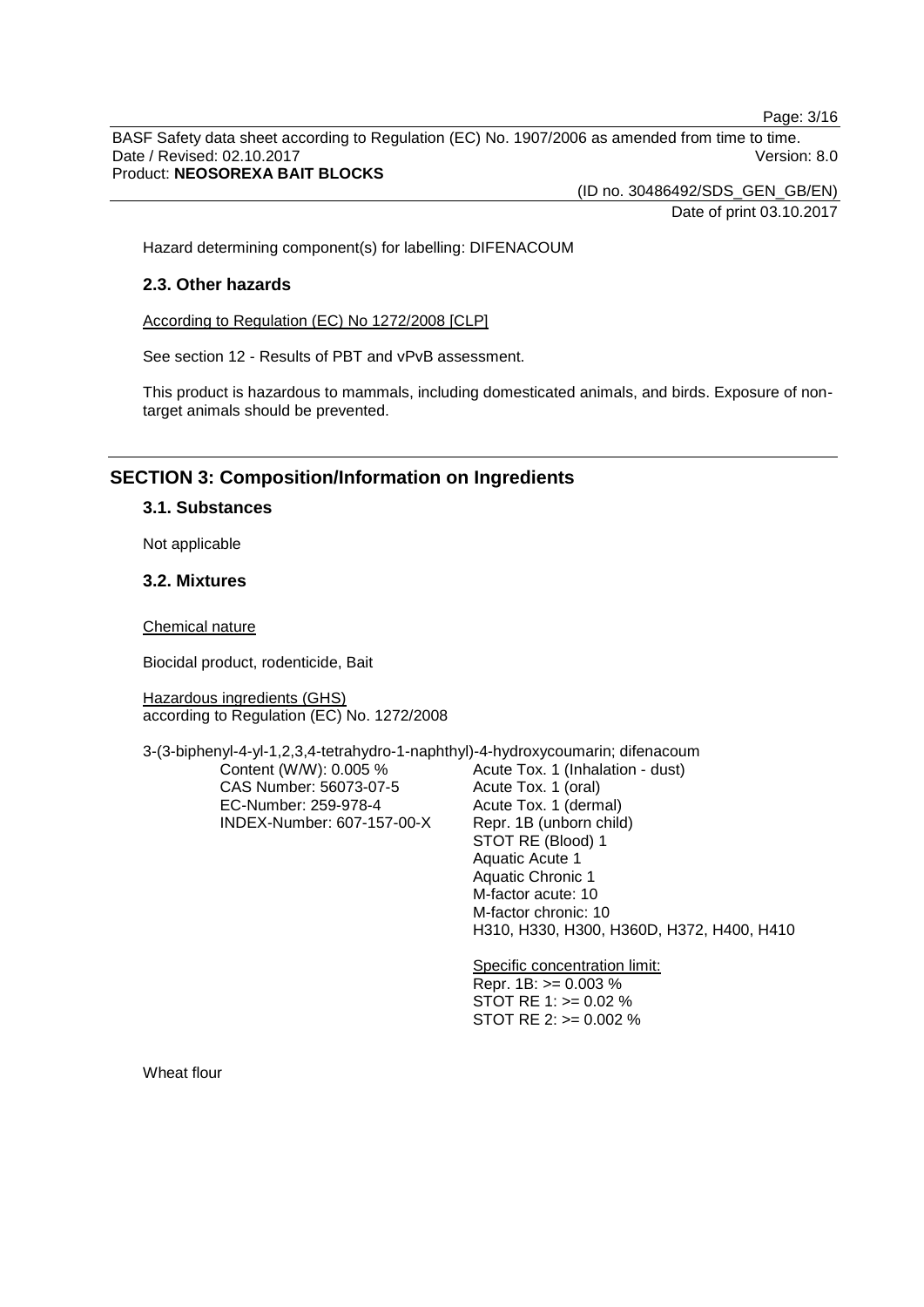Page: 4/16

BASF Safety data sheet according to Regulation (EC) No. 1907/2006 as amended from time to time. Date / Revised: 02.10.2017 Version: 8.0 Product: **NEOSOREXA BAIT BLOCKS**

> (ID no. 30486492/SDS\_GEN\_GB/EN) Date of print 03.10.2017

Content (W/W):  $< 80 \%$ CAS Number: 130498-22-5 EC-Number: 310-127-6

Paraffin waxes and Hydrocarbon waxes Content ( $\dot{W}$ /W): < 30 % CAS Number: 8002-74-2 EC-Number: 232-315-6 REACH registration number: 01- 2119488076-30

For the classifications not written out in full in this section, including the hazard classes and the hazard statements, the full text is listed in section 16.

# **SECTION 4: First-Aid Measures**

## **4.1. Description of first aid measures**

First aid personnel should pay attention to their own safety. If the patient is likely to become unconscious, place and transport in stable sideways position (recovery position). Immediately remove contaminated clothing.

If inhaled: Keep patient calm, remove to fresh air, seek medical attention.

On skin contact:

Immediately wash thoroughly with soap and water, seek medical attention.

On contact with eyes:

Wash affected eyes for at least 15 minutes under running water with eyelids held open.

On ingestion:

Immediately rinse mouth and then drink 200-300 ml of water, seek medical attention.

**4.2. Most important symptoms and effects, both acute and delayed**

Symptoms: coagulation disorders

Increased tendency to bleed.

In severe cases, massive bleeding from internal organs may result in circulatory shock, which could prove fatal.

The onset of symptoms is delayed for up to 4 days after uptake.

Hazards: The substance / product is an anticoagulant rodenticide with a coumarin-type mode of action.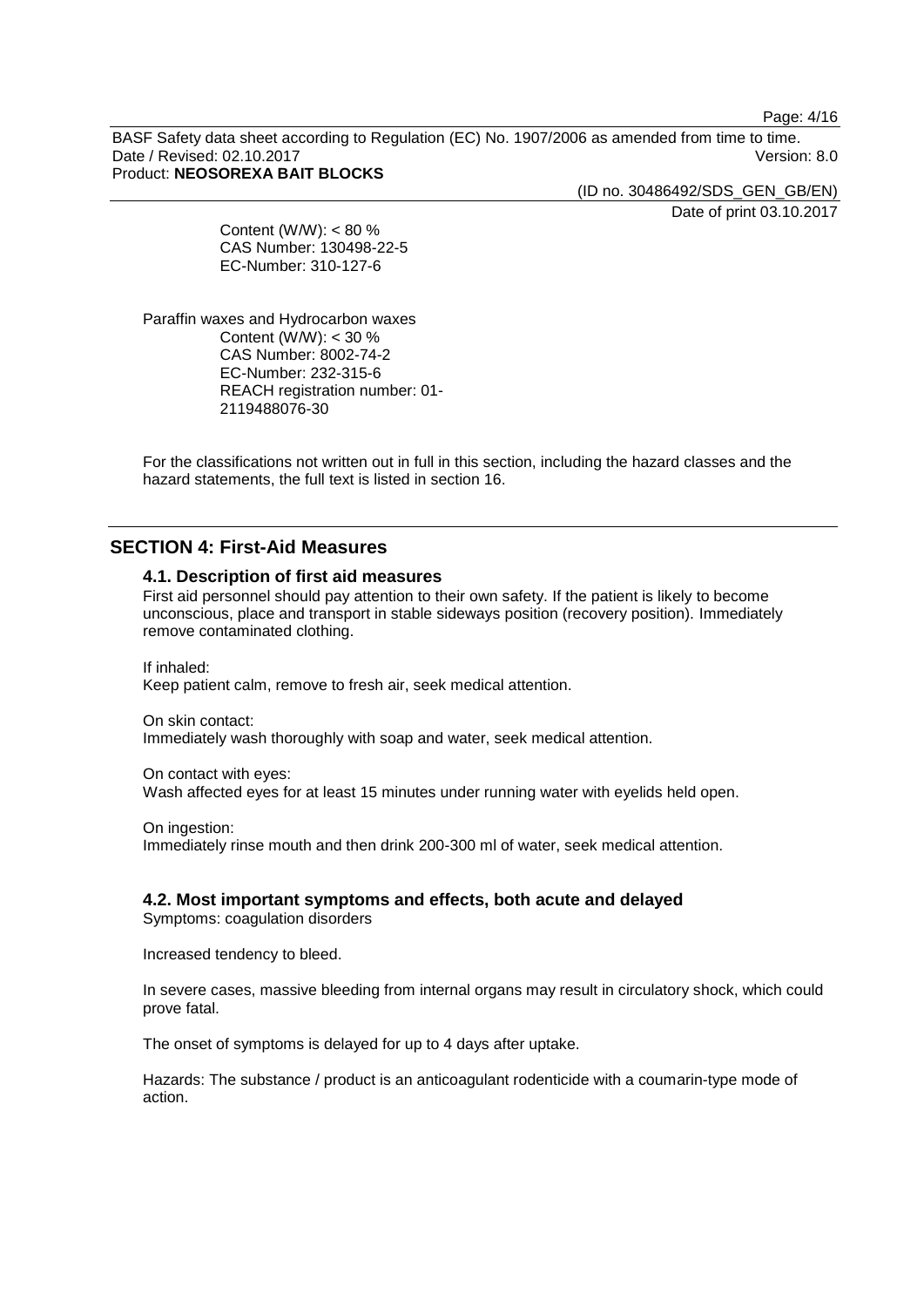Page: 5/16

BASF Safety data sheet according to Regulation (EC) No. 1907/2006 as amended from time to time. Date / Revised: 02.10.2017 **Version: 8.0** Product: **NEOSOREXA BAIT BLOCKS**

(ID no. 30486492/SDS\_GEN\_GB/EN)

Date of print 03.10.2017

## **4.3. Indication of any immediate medical attention and special treatment needed**

Treatment: Symptomatic treatment (decontamination, vital functions). Antidote: Vitamin K1 preparation as antidote.

# **SECTION 5: Fire-Fighting Measures**

## **5.1. Extinguishing media**

Suitable extinguishing media: water spray, dry powder, foam

Unsuitable extinguishing media for safety reasons: carbon dioxide

#### **5.2. Special hazards arising from the substance or mixture**

carbon monoxide, Carbon dioxide, nitrogen oxides The substances/groups of substances mentioned can be released in case of fire.

#### **5.3. Advice for fire-fighters**

Special protective equipment:

Wear self-contained breathing apparatus and chemical-protective clothing.

Further information:

Collect contaminated extinguishing water separately, do not allow to reach sewage or effluent systems. Dispose of fire debris and contaminated extinguishing water in accordance with official regulations. In case of fire and/or explosion do not breathe fumes. Keep containers cool by spraying with water if exposed to fire.

# **SECTION 6: Accidental Release Measures**

## **6.1. Personal precautions, protective equipment and emergency procedures**

Avoid dust formation. Use personal protective clothing. Avoid contact with the skin, eyes and clothing.

#### **6.2. Environmental precautions**

Do not discharge into drains/surface waters/groundwater. Do not discharge into the subsoil/soil.

Do not allow contamination of public drains or surface or ground waters. Inform local water plc if spillage enters drains and the Environment Agency (England & Wales), the Scottish Environmental Protection Agency (Scotland), or the Environment and Heritage Service (Northern Ireland) if it enters surface or ground waters. Keep people and animals away.

#### **6.3. Methods and material for containment and cleaning up**

For small amounts: Contain with dust binding material and dispose of. For large amounts: Sweep/shovel up.

Avoid raising dust. Dispose of absorbed material in accordance with regulations. Collect waste in suitable containers, which can be labeled and sealed. Clean contaminated floors and objects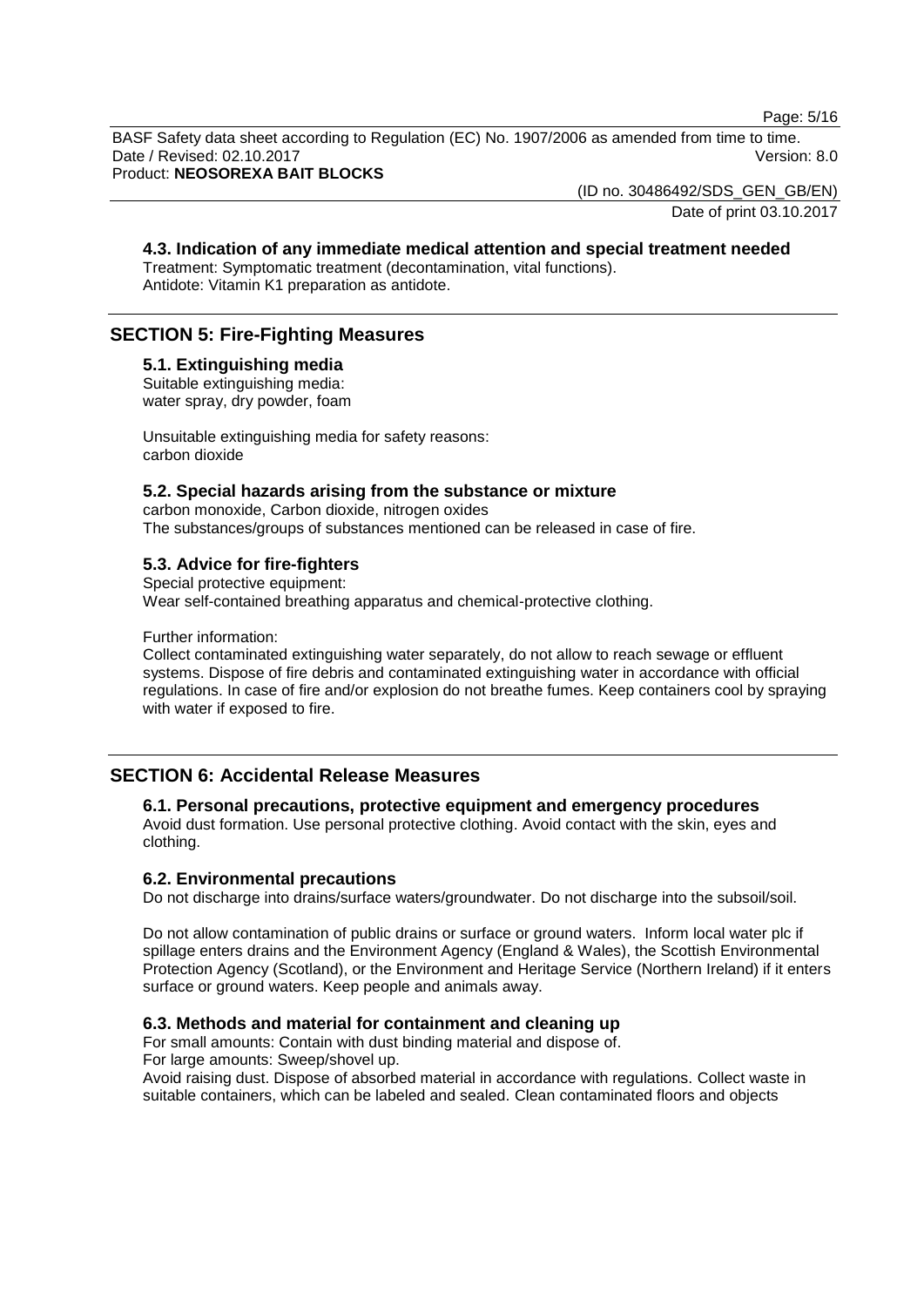Page: 6/16

BASF Safety data sheet according to Regulation (EC) No. 1907/2006 as amended from time to time. Date / Revised: 02.10.2017 **Version: 8.0** 

## Product: **NEOSOREXA BAIT BLOCKS**

(ID no. 30486492/SDS\_GEN\_GB/EN)

Date of print 03.10.2017

thoroughly with water and detergents, observing environmental regulations. Wear suitable protective equipment.

## **6.4. Reference to other sections**

Information regarding exposure controls/personal protection and disposal considerations can be found in section 8 and 13.

# **SECTION 7: Handling and Storage**

#### **7.1. Precautions for safe handling**

No special measures necessary if stored and handled correctly. Ensure thorough ventilation of stores and work areas. When using do not eat, drink or smoke. Hands and/or face should be washed before breaks and at the end of the shift.

Do not apply in the open – cover bait points or use bait boxes. If dead and/or dying rats or mice are found during and after the control program, these must be cleared away immediately in order to avoid secondary poisoning phenomena.

Protection against fire and explosion:

Dust can form an explosive mixture with air. Avoid dust formation. Prevent electrostatic charge sources of ignition should be kept well clear - fire extinguishers should be kept handy.

#### **7.2. Conditions for safe storage, including any incompatibilities**

Segregate from foods and animal feeds. Odour-sensitive: Segregate from products releasing odours. Further information on storage conditions: Protect against moisture. Keep away from heat. Protect from direct sunlight.

Storage stability: Storage duration: 60 Months

Protect from temperatures above: 30 °C The packed product must be protected against exceeding the indicated temperature.

#### **7.3. Specific end use(s)**

For the relevant identified use(s) listed in Section 1 the advice mentioned in this section 7 is to be observed.

## **SECTION 8: Exposure Controls/Personal Protection**

## **8.1. Control parameters**

#### Components with occupational exposure limits

Refer to the current edition of HSE Guidance Note EH40 Occupational Exposure Limits (United Kingdom). For normal use and handling refer to the product label/leaflet. In all other cases the following apply.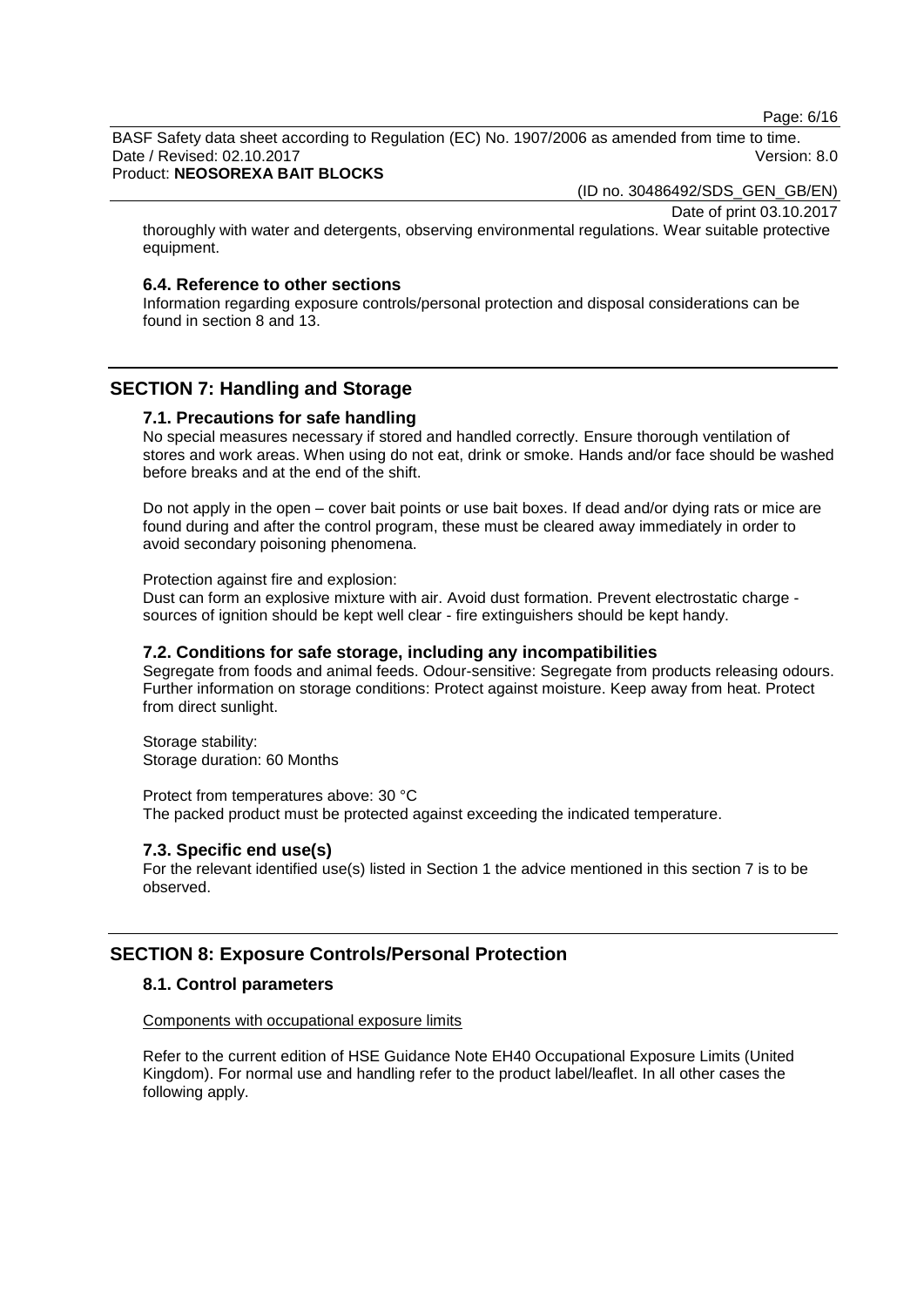Page: 7/16

BASF Safety data sheet according to Regulation (EC) No. 1907/2006 as amended from time to time. Date / Revised: 02.10.2017 Version: 8.0 Product: **NEOSOREXA BAIT BLOCKS**

(ID no. 30486492/SDS\_GEN\_GB/EN)

Date of print 03.10.2017

8002-74-2: Paraffin waxes and Hydrocarbon waxes

TWA value 2 mg/m3 (WEL/EH 40 (UK)), fumes/smoke STEL value 6 mg/m3 (WEL/EH 40 (UK)), fumes/smoke

# **8.2. Exposure controls**

Personal protective equipment

## Respiratory protection:

Particle filter with medium efficiency for solid and liquid particles (e.g. EN 143 or 149, Type P2 or FFP2) Suitable respiratory protection for higher concentrations or long-term effect:

Hand protection:

Protective gloves (EN 374) are required for the safe handling of this product and are also recommended for protection against rodent-borne diseases.

e.g. nitrile rubber (0.4 mm), chloroprene rubber (0.5 mm), polyvinylchloride (0.7 mm) and other Manufacturer's directions for use should be observed because of great diversity of types.

## Eye protection:

Required when there is a risk of eye contact., Safety glasses with side-shields (frame goggles) (e.g. EN 166)

## Body protection:

Body protection must be chosen depending on activity and possible exposure, e.g. apron, protecting boots, chemical-protection suit (according to EN 14605 in case of splashes or EN ISO 13982 in case of dust).

#### General safety and hygiene measures

Handle in accordance with good industrial hygiene and safety practice. Wearing of closed work clothing is recommended. Store work clothing separately. Keep away from food, drink and animal feeding stuffs.

Environmental exposure controls For information regarding environmental exposure controls, see Section 6.

# **SECTION 9: Physical and Chemical Properties**

# **9.1. Information on basic physical and chemical properties**

| Form:            | wax, blocks                                                     |
|------------------|-----------------------------------------------------------------|
| Colour:          | green                                                           |
| Odour:           | almost odourless                                                |
| Odour threshold: |                                                                 |
|                  | Not determined due to potential<br>health hazard by inhalation. |
| pH value:        |                                                                 |
|                  | The product has not been tested.                                |
| Melting point:   |                                                                 |
|                  | The product has not been tested.                                |
| Boiling point:   |                                                                 |
|                  | The product has not been tested.                                |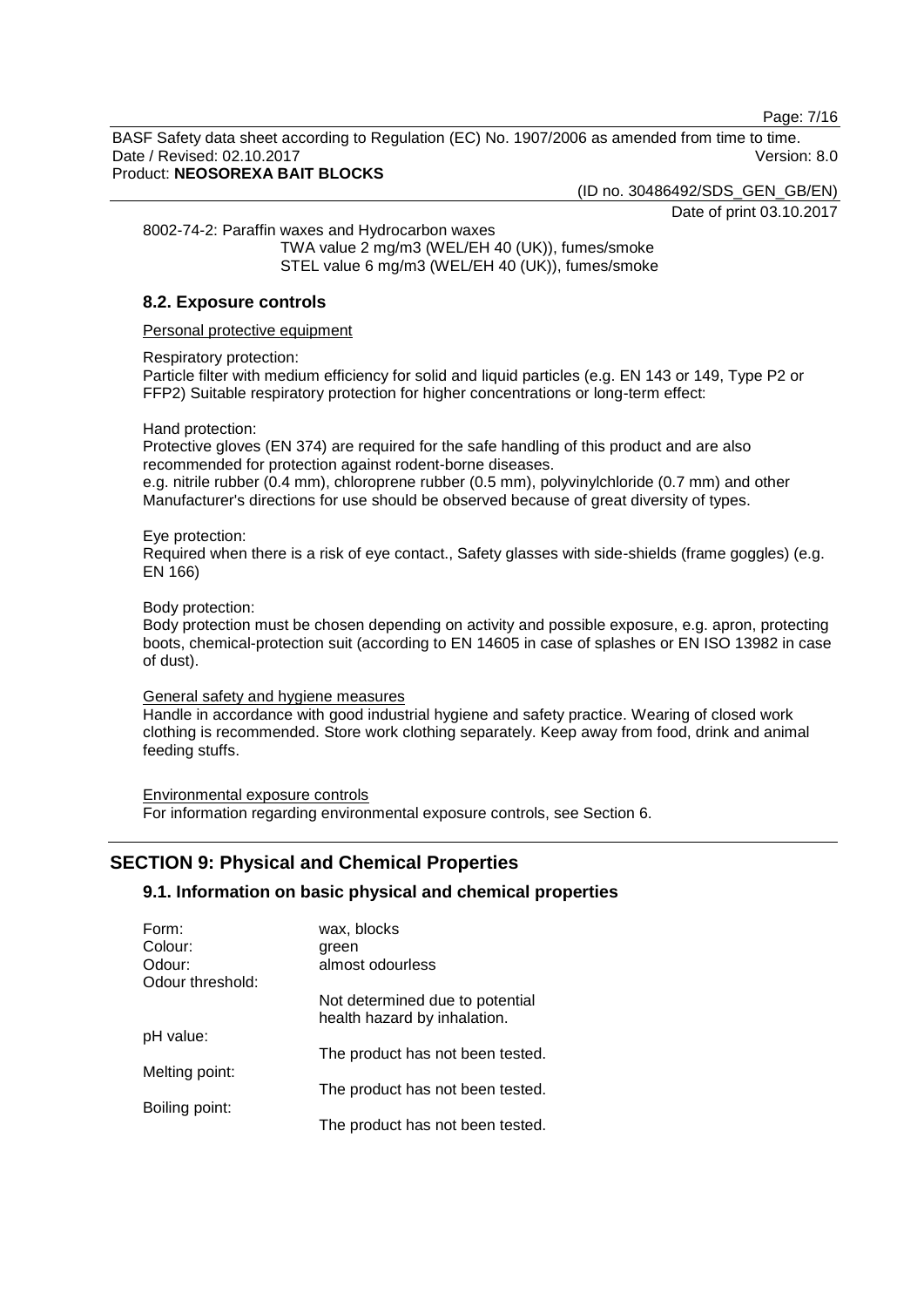Page: 8/16

BASF Safety data sheet according to Regulation (EC) No. 1907/2006 as amended from time to time. Date / Revised: 02.10.2017 Version: 8.0 Product: **NEOSOREXA BAIT BLOCKS**

|                                                 |                                                                                                 |              | (ID no. 30486492/SDS_GEN_GB/EN) |
|-------------------------------------------------|-------------------------------------------------------------------------------------------------|--------------|---------------------------------|
|                                                 |                                                                                                 |              | Date of print 03.10.2017        |
| Flash point:                                    | $>206$ °C                                                                                       |              |                                 |
| Evaporation rate:                               |                                                                                                 |              |                                 |
| Flammability:                                   | not applicable<br>not flammable                                                                 |              |                                 |
| Lower explosion limit:                          |                                                                                                 |              |                                 |
|                                                 | As a result of our experience with this                                                         |              |                                 |
|                                                 | product and our knowledge of its                                                                |              |                                 |
|                                                 | composition we do not expect any                                                                |              |                                 |
|                                                 | hazard as long as the product is used<br>appropriately and in accordance with                   |              |                                 |
|                                                 | the intended use.                                                                               |              |                                 |
| Upper explosion limit:                          |                                                                                                 |              |                                 |
|                                                 | As a result of our experience with this                                                         |              |                                 |
|                                                 | product and our knowledge of its                                                                |              |                                 |
|                                                 | composition we do not expect any<br>hazard as long as the product is used                       |              |                                 |
|                                                 | appropriately and in accordance with                                                            |              |                                 |
|                                                 | the intended use.                                                                               |              |                                 |
| Vapour pressure:                                |                                                                                                 |              |                                 |
|                                                 | not applicable                                                                                  |              |                                 |
| Density:                                        | approx. 1.21 g/cm3                                                                              | (calculated) |                                 |
| Relative vapour density (air):                  | (20 °C)                                                                                         |              |                                 |
|                                                 | not applicable                                                                                  |              |                                 |
| Solubility in water:                            | not soluble                                                                                     |              |                                 |
|                                                 | Information on: 3-(3-biphenyl-4-yl-1,2,3,4-tetrahydro-1-naphthyl)-4-hydroxycoumarin; difenacoum |              |                                 |
|                                                 | Partitioning coefficient n-octanol/water (log Kow): 7.6                                         |              |                                 |
|                                                 | (20 °C)                                                                                         |              |                                 |
| Self ignition:                                  | not self-igniting                                                                               |              |                                 |
|                                                 | Information based on the main                                                                   |              |                                 |
|                                                 | components.                                                                                     |              |                                 |
| Viscosity, dynamic:                             | Thermal decomposition: No decomposition if stored and handled as prescribed/indicated.          |              |                                 |
|                                                 | not applicable, the product is a solid                                                          |              |                                 |
| Explosion hazard:<br>Fire promoting properties: | not explosive<br>not fire-propagating                                                           |              |                                 |
|                                                 |                                                                                                 |              |                                 |
| $0.2.01$ harinfarmatian                         |                                                                                                 |              |                                 |

## **9.2. Other information**

| Self heating ability: | It is not a substance capable of |
|-----------------------|----------------------------------|
|                       | spontaneous heating.             |

Other Information:

If necessary, information on other physical and chemical parameters is indicated in this section.

# **SECTION 10: Stability and Reactivity**

# **10.1. Reactivity**

No hazardous reactions if stored and handled as prescribed/indicated.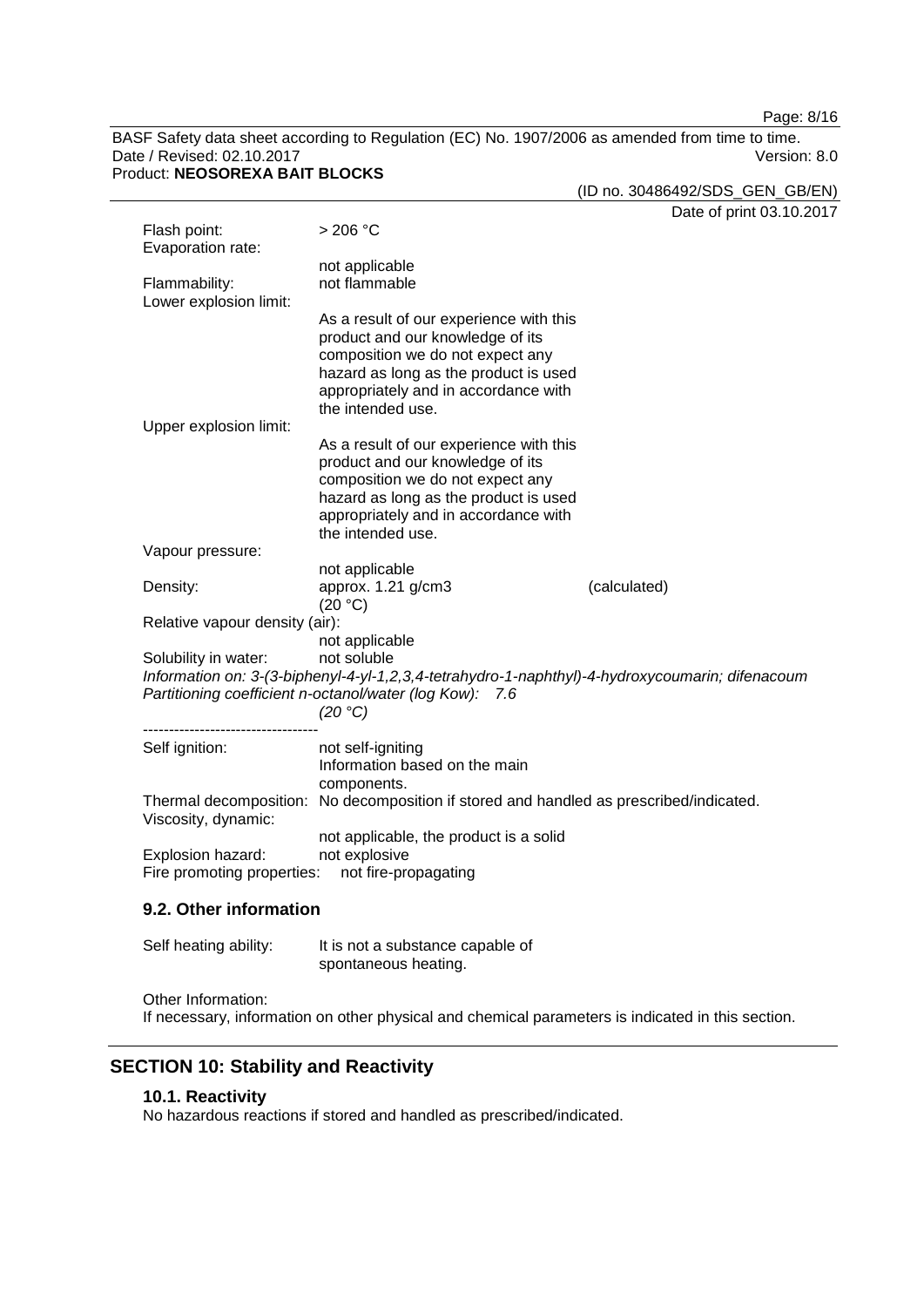Page: 9/16

BASF Safety data sheet according to Regulation (EC) No. 1907/2006 as amended from time to time. Date / Revised: 02.10.2017 Version: 8.0 Product: **NEOSOREXA BAIT BLOCKS**

(ID no. 30486492/SDS\_GEN\_GB/EN)

Date of print 03.10.2017

## **10.2. Chemical stability**

The product is stable if stored and handled as prescribed/indicated.

### **10.3. Possibility of hazardous reactions**

No hazardous reactions if stored and handled as prescribed/indicated.

## **10.4. Conditions to avoid**

See MSDS section 7 - Handling and storage.

## **10.5. Incompatible materials**

Substances to avoid: strong acids, strong bases, strong oxidizing agents

## **10.6. Hazardous decomposition products**

Hazardous decomposition products: No hazardous decomposition products if stored and handled as prescribed/indicated.

# **SECTION 11: Toxicological Information**

## **11.1. Information on toxicological effects**

Acute toxicity

Assessment of acute toxicity: Virtually nontoxic after a single ingestion. Virtually nontoxic by inhalation. Virtually nontoxic after a single skin contact.

Experimental/calculated data: LD50 rat (oral): 36,000 mg/kg

LC50 rat (by inhalation): 72.92 - 116.96 mg/l 4 h

LD50 rat (dermal): 1,260,000 mg/kg

Irritation

Assessment of irritating effects: Not irritating to the skin. Not irritating to the eyes.

Experimental/calculated data: Skin corrosion/irritation rabbit: non-irritant

Serious eye damage/irritation rabbit: non-irritant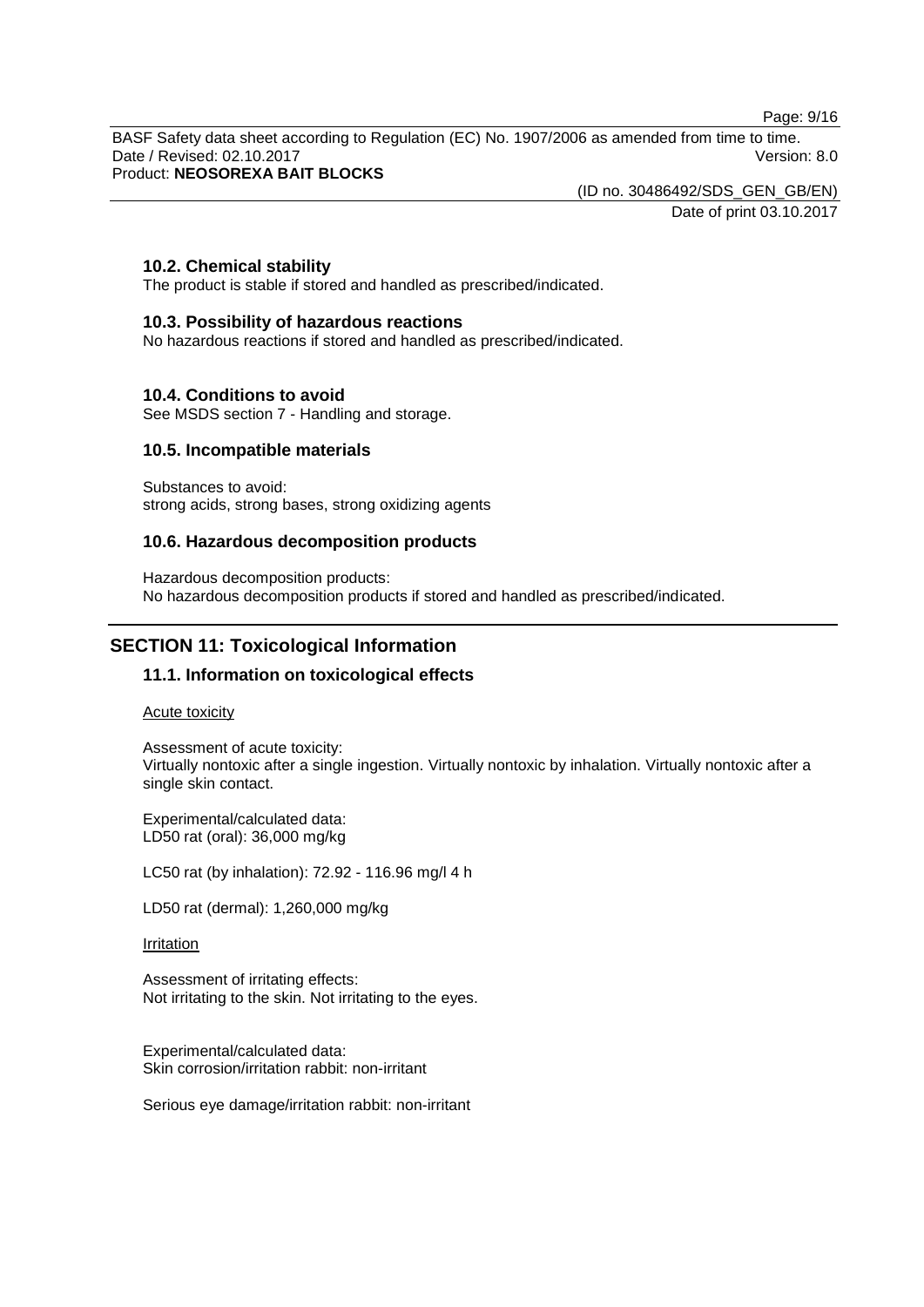Page: 10/16

BASF Safety data sheet according to Regulation (EC) No. 1907/2006 as amended from time to time. Date / Revised: 02.10.2017 Version: 8.0 Product: **NEOSOREXA BAIT BLOCKS**

(ID no. 30486492/SDS\_GEN\_GB/EN)

Date of print 03.10.2017

#### Respiratory/Skin sensitization

Assessment of sensitization: There is no evidence of a skin-sensitizing potential.

Experimental/calculated data: guinea pig: Skin sensitizing effects were not observed in animal studies.

#### Germ cell mutagenicity

Assessment of mutagenicity:

The product has not been tested. The statement has been derived from the properties of the individual components. Mutagenicity tests revealed no genotoxic potential.

#### **Carcinogenicity**

Assessment of carcinogenicity:

The product has not been tested. The statement has been derived from the properties of the individual components. The results of various animal studies gave no indication of a carcinogenic effect.

#### Reproductive toxicity

Assessment of reproduction toxicity:

The product has not been tested. The statement has been derived from the properties of the individual components. The results of animal studies gave no indication of a fertility impairing effect.

#### Developmental toxicity

Assessment of teratogenicity:

The product has not been tested. The statement has been derived from the properties of the individual components.

*Information on: 3-(3-biphenyl-4-yl-1,2,3,4-tetrahydro-1-naphthyl)-4-hydroxycoumarin; difenacoum Assessment of teratogenicity:*

*No indications of a developmental toxic / teratogenic effect were seen in animal studies.*

*EU-classification The substance belongs to the group of anticoagulant rodenticides structurally similar to warfarin, which are collectively classified similar to warfarin.* ----------------------------------

#### Specific target organ toxicity (single exposure)

Assessment of STOT single:

Based on the available information there is no specific target organ toxicity to be expected after a single exposure.

Remarks: The product has not been tested. The statement has been derived from the properties of the individual components.

Repeated dose toxicity and Specific target organ toxicity (repeated exposure)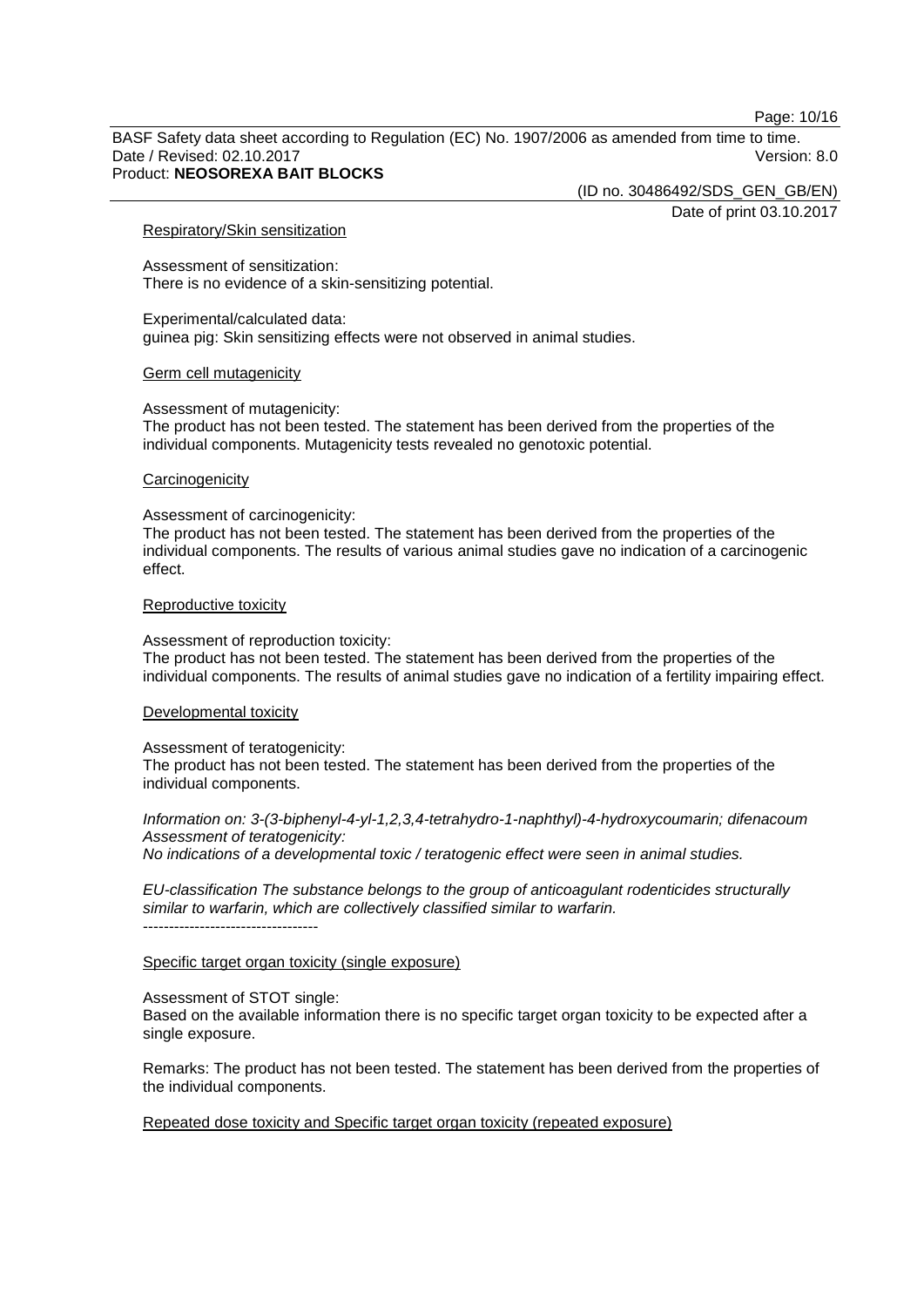Page: 11/16

BASF Safety data sheet according to Regulation (EC) No. 1907/2006 as amended from time to time. Date / Revised: 02.10.2017 **Version: 8.0** Product: **NEOSOREXA BAIT BLOCKS**

> (ID no. 30486492/SDS\_GEN\_GB/EN) Date of print 03.10.2017

Assessment of repeated dose toxicity: The product has not been tested. The statement has been derived from the properties of the individual components.

*Information on: 3-(3-biphenyl-4-yl-1,2,3,4-tetrahydro-1-naphthyl)-4-hydroxycoumarin; difenacoum Assessment of repeated dose toxicity: Repeated exposure to small quantities may affect certain organs. Damages the coagulation system.* ----------------------------------

#### Aspiration hazard

No aspiration hazard expected. The product has not been tested. The statement has been derived from the properties of the individual components.

#### Other relevant toxicity information

Misuse can be harmful to health.

# **SECTION 12: Ecological Information**

#### **12.1. Toxicity**

Assessment of aquatic toxicity: There is a high probability that the product is not acutely harmful to aquatic organisms.

Toxicity to fish: LC50 (96 h)  $> 1,000$  mg/l, Oncorhynchus mykiss

Aquatic invertebrates: LC50 (48 h) > 100 mg/l, Daphnia magna

Aquatic plants: No observed effect concentration (72 h) approx. 27.8 mg/l (growth rate), Pseudokirchneriella subcapitata (static)

EC50 (72 h) approx. 537 mg/l (growth rate), Pseudokirchneriella subcapitata (static)

Assessment of terrestrial toxicity: Hazardous to birds and mammals.

#### **12.2. Persistence and degradability**

Assessment biodegradation and elimination (H2O): The product has not been tested. The statement has been derived from the properties of the individual components.

*Information on: 3-(3-biphenyl-4-yl-1,2,3,4-tetrahydro-1-naphthyl)-4-hydroxycoumarin; difenacoum*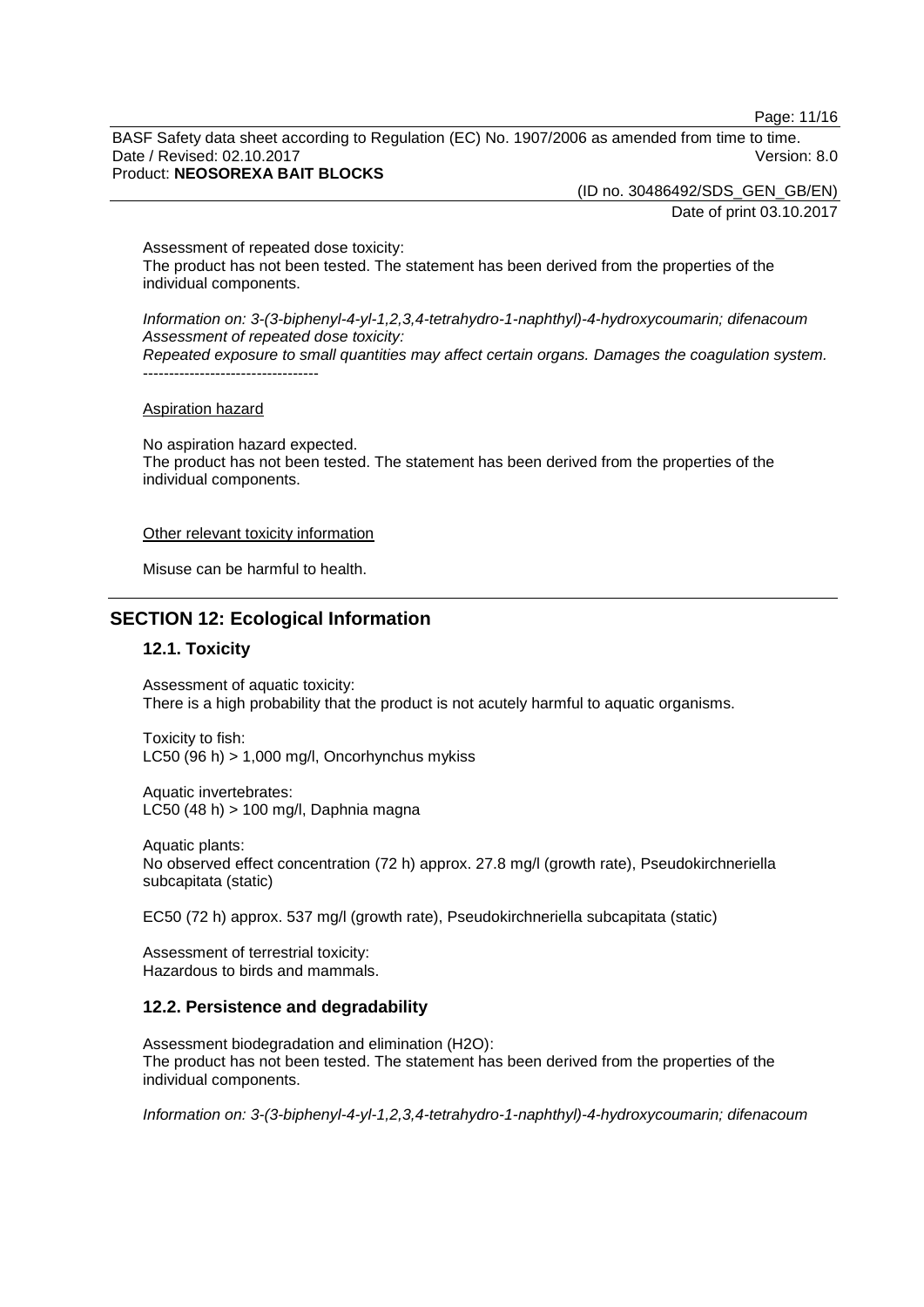Page: 12/16

BASF Safety data sheet according to Regulation (EC) No. 1907/2006 as amended from time to time. Date / Revised: 02.10.2017 **Version: 8.0** Product: **NEOSOREXA BAIT BLOCKS**

(ID no. 30486492/SDS\_GEN\_GB/EN)

Date of print 03.10.2017

*Assessment biodegradation and elimination (H2O): Not readily biodegradable (by OECD criteria).* ----------------------------------

# **12.3. Bioaccumulative potential**

Assessment bioaccumulation potential: The product has not been tested. The statement has been derived from the properties of the individual components.

*Information on: 3-(3-biphenyl-4-yl-1,2,3,4-tetrahydro-1-naphthyl)-4-hydroxycoumarin; difenacoum Assessment bioaccumulation potential: Because of the n-octanol/water distribution coefficient (log Pow) accumulation in organisms is possible.* ----------------------------------

# **12.4. Mobility in soil**

Assessment transport between environmental compartments: Adsorption in soil: The product has not been tested. The statement has been derived from the properties of the individual components.

*Information on: 3-(3-biphenyl-4-yl-1,2,3,4-tetrahydro-1-naphthyl)-4-hydroxycoumarin; difenacoum Assessment transport between environmental compartments: Adsorption in soil: Following exposure to soil, adsorption to solid soil particles is probable, therefore contamination of groundwater is not expected.*

----------------------------------

# **12.5. Results of PBT and vPvB assessment**

The product contains a potential PBT substance.

The product contains a potential vPvB substance.

*Information on: 3-(3-biphenyl-4-yl-1,2,3,4-tetrahydro-1-naphthyl)-4-hydroxycoumarin; difenacoum* Fulfills the criteria for PBT and vPvB *----------------------------------*

# **12.6. Other adverse effects**

The product does not contain substances that are listed in Regulation (EC) 1005/2009 on substances that deplete the ozone layer.

# **12.7. Additional information**

Other ecotoxicological advice: Must not be discharged into the environment.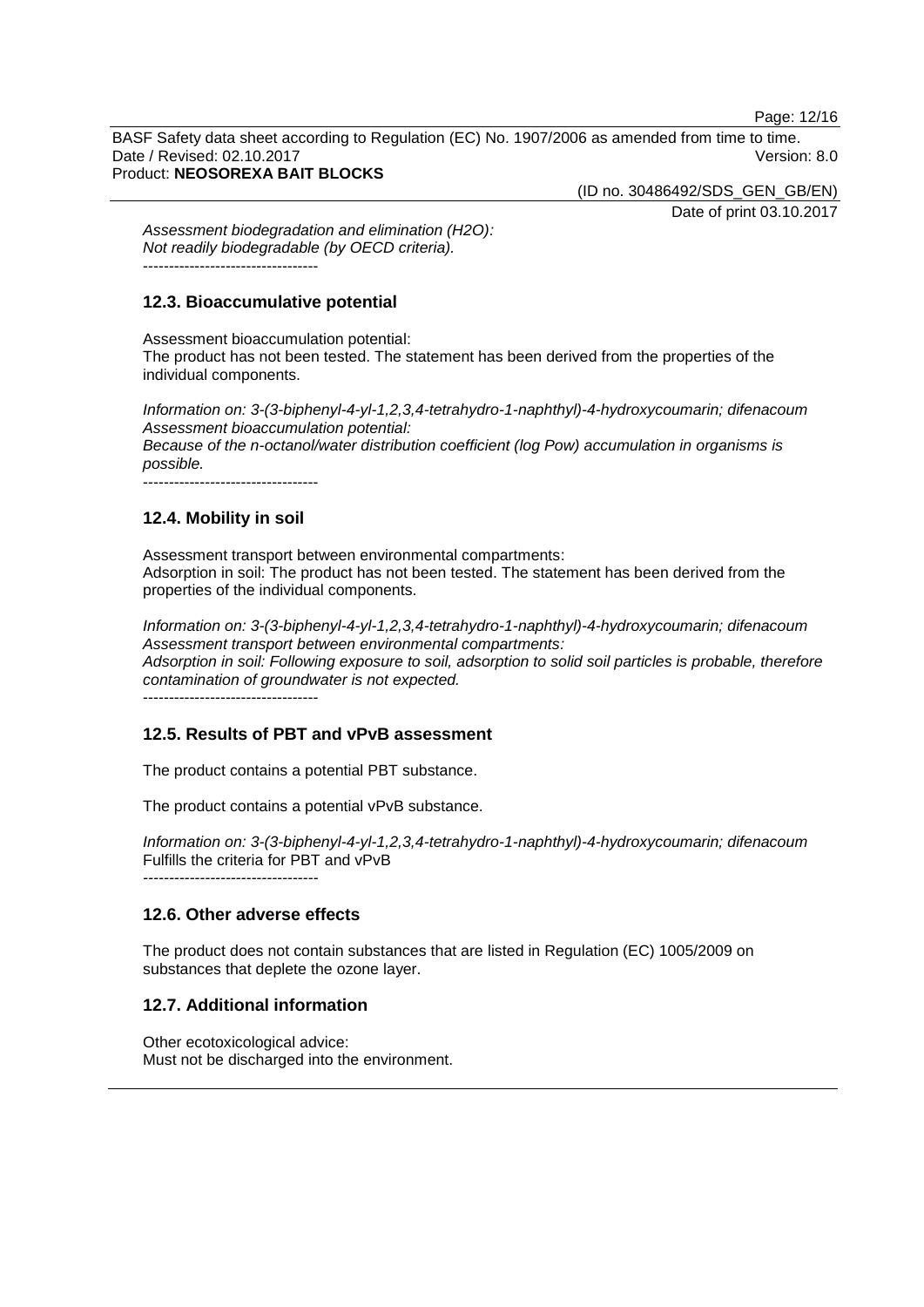Page: 13/16

BASF Safety data sheet according to Regulation (EC) No. 1907/2006 as amended from time to time. Date / Revised: 02.10.2017 Version: 8.0 Product: **NEOSOREXA BAIT BLOCKS**

(ID no. 30486492/SDS\_GEN\_GB/EN)

Date of print 03.10.2017

# **SECTION 13: Disposal Considerations**

## **13.1. Waste treatment methods**

Must be disposed of or incinerated in accordance with local regulations.

The UK Environmental Protection (Duty of Care) Regulations (EP) and amendments should be noted (United Kingdom).

This product and any uncleaned containers must be disposed of as hazardous waste in accordance with the 2005 Hazardous Waste Regulations and amendments (United Kingdom)

Contaminated packaging:

Contaminated packaging should be emptied as far as possible and disposed of in the same manner as the substance/product.

# **SECTION 14: Transport Information**

## **Land transport**

#### ADR

| UN number:<br>UN proper shipping name:<br>Transport hazard class(es):<br>Packing group:<br>Environmental hazards:<br>Special precautions for<br>user | Not classified as a dangerous good under transport regulations<br>Not applicable<br>Not applicable<br>Not applicable<br>Not applicable<br>Not applicable<br>None known |
|------------------------------------------------------------------------------------------------------------------------------------------------------|------------------------------------------------------------------------------------------------------------------------------------------------------------------------|
| <b>RID</b>                                                                                                                                           |                                                                                                                                                                        |
| UN number:<br>UN proper shipping name:<br>Transport hazard class(es):<br>Packing group:<br>Environmental hazards:<br>Special precautions for<br>user | Not classified as a dangerous good under transport regulations<br>Not applicable<br>Not applicable<br>Not applicable<br>Not applicable<br>Not applicable<br>None known |
| <b>Inland waterway transport</b><br><b>ADN</b>                                                                                                       |                                                                                                                                                                        |
| UN number:<br>UN proper shipping name:                                                                                                               | Not classified as a dangerous good under transport regulations<br>Not applicable<br>Not applicable                                                                     |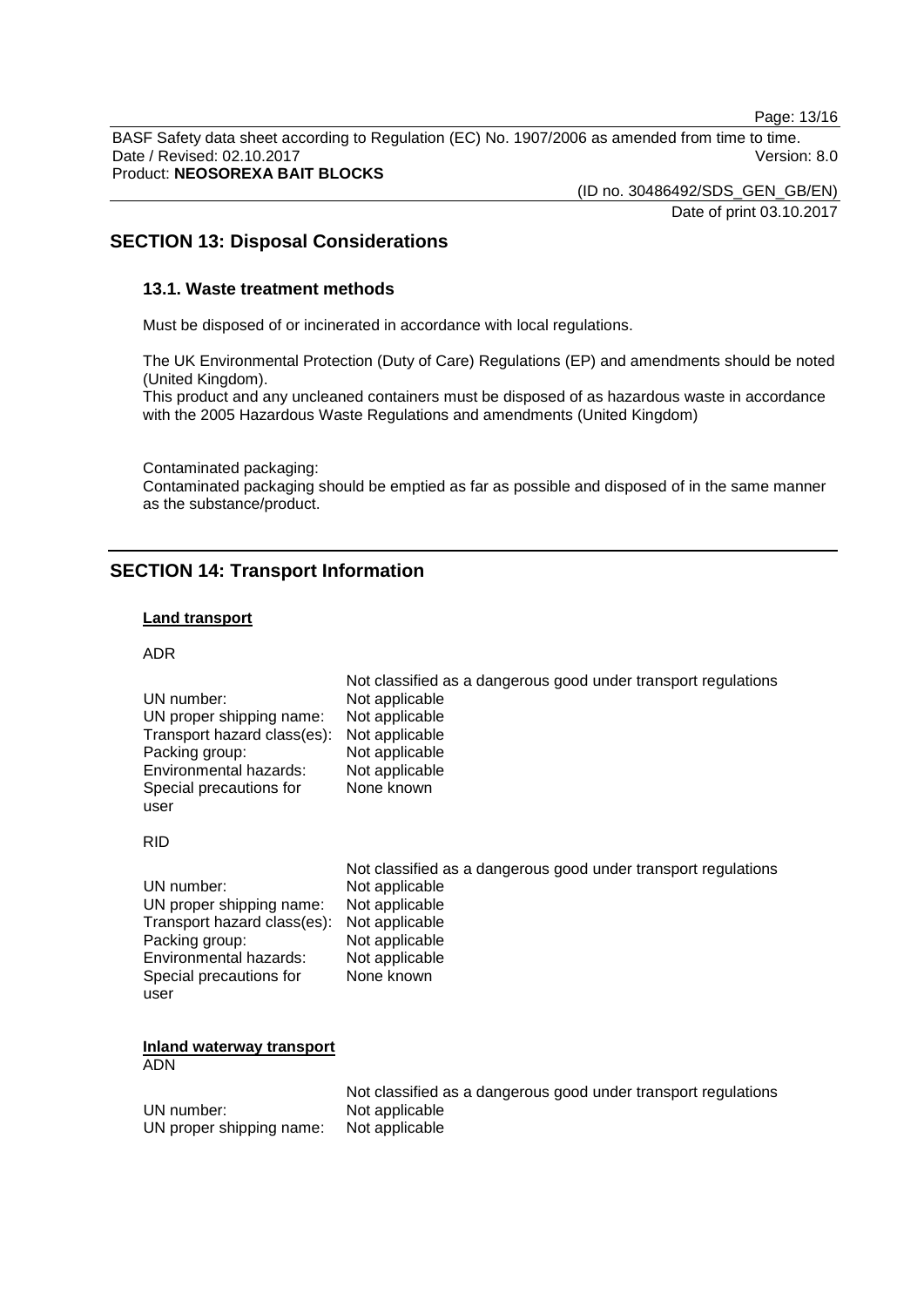Page: 14/16

BASF Safety data sheet according to Regulation (EC) No. 1907/2006 as amended from time to time. Date / Revised: 02.10.2017 Version: 8.0 Product: **NEOSOREXA BAIT BLOCKS**

> (ID no. 30486492/SDS\_GEN\_GB/EN) Date of print 03.10.2017

Transport hazard class(es): Not applicable<br>Packing group: Not applicable Packing group: Not applicable<br>
Environmental hazards: Not applicable Environmental hazards: Special precautions for user: None known

Transport in inland waterway vessel Not evaluated

#### **Sea transport**

#### IMDG

#### **Air transport**

#### IATA/ICAO

|                                            | Not classified as a dangerous good under transport regulations |
|--------------------------------------------|----------------------------------------------------------------|
| UN number:                                 | Not applicable                                                 |
| UN proper shipping name:                   | Not applicable                                                 |
| Transport hazard class(es): Not applicable |                                                                |
| Packing group:                             | Not applicable                                                 |
| Environmental hazards:                     | Not applicable                                                 |
| Special precautions for                    | None known                                                     |
| user                                       |                                                                |

#### **14.1. UN number**

See corresponding entries for "UN number" for the respective regulations in the tables above.

## **14.2. UN proper shipping name**

See corresponding entries for "UN proper shipping name" for the respective regulations in the tables above.

# **14.3. Transport hazard class(es)**

See corresponding entries for "Transport hazard class(es)" for the respective regulations in the tables above.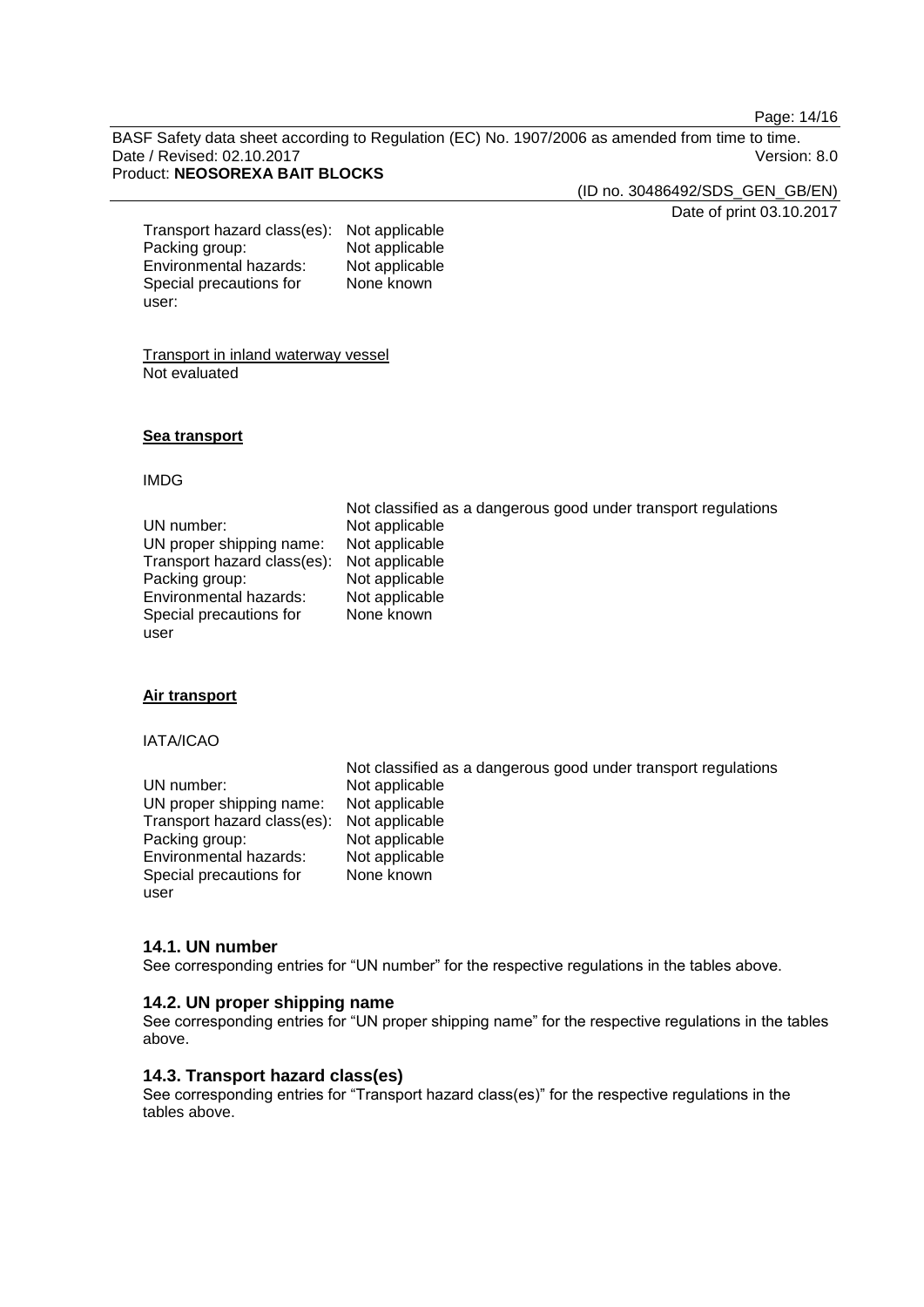Page: 15/16

BASF Safety data sheet according to Regulation (EC) No. 1907/2006 as amended from time to time. Date / Revised: 02.10.2017 Version: 8.0

Product: **NEOSOREXA BAIT BLOCKS**

(ID no. 30486492/SDS\_GEN\_GB/EN) Date of print 03.10.2017

## **14.4. Packing group**

See corresponding entries for "Packing group" for the respective regulations in the tables above.

## **14.5. Environmental hazards**

See corresponding entries for "Environmental hazards" for the respective regulations in the tables above.

#### **14.6. Special precautions for user**

See corresponding entries for "Special precautions for user" for the respective regulations in the tables above.

## **14.7. Transport in bulk according to Annex II of MARPOL and the IBC Code**

| Not evaluated |
|---------------|
| Not evaluated |
| Not evaluated |
| Not evaluated |
| Not evaluated |
|               |

# **SECTION 15: Regulatory Information**

## **15.1. Safety, health and environmental regulations/legislation specific for the substance or mixture**

Prohibitions, Restrictions and Authorizations

Annex XVII of Regulation (EC) No 1907/2006: Number on List: 30

Biocidal Products Regulation 528/2012/EU

The data should be considered when making any assessment under the Control of Substances Hazardous to Health Regulations (COSHH), and related guidance, for example, 'COSHH Essentials' (United Kingdom).

#### **15.2. Chemical Safety Assessment**

Advice on product handling can be found in sections 7 and 8 of this safety data sheet.

## **SECTION 16: Other Information**

For proper and safe use of this product, please refer to the approval conditions laid down on the product label.

Full text of the classifications, including the hazard classes and the hazard statements, if mentioned in section 2 or 3: Repr. Reproductive toxicity<br>STOT RE Specific target organ Specific target organ toxicity — repeated exposure